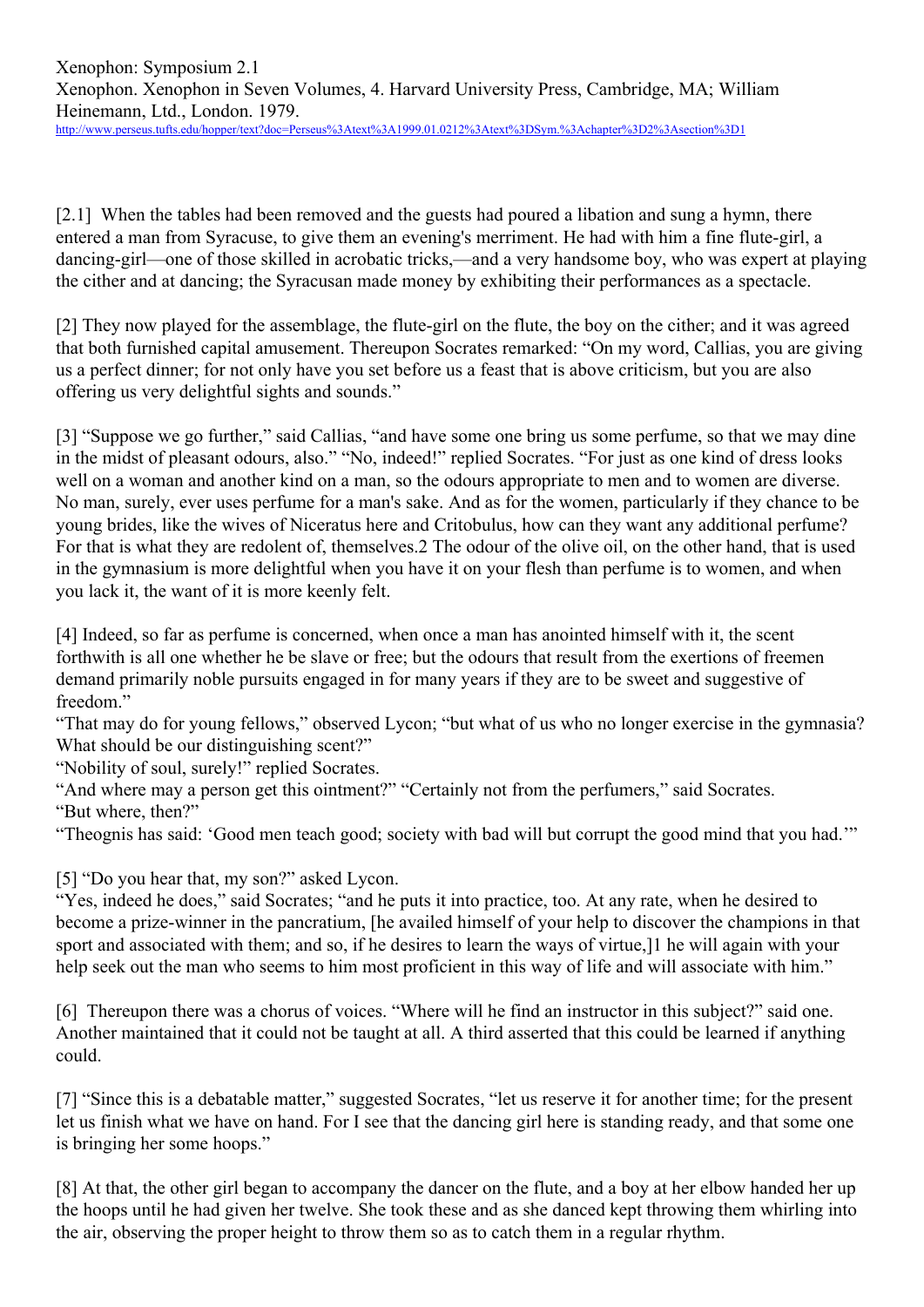[9] As Socrates looked on he remarked: "This girl's feat, gentlemen, is only one of many proofs that woman's nature is really not a whit inferior to man's, except in its lack of judgment and physical strength. So if any one of you has a wife, let him confidently set about teaching her whatever he would like to have her know."

[10] "If that is your view, Socrates," asked Antisthenes, "how does it come that you don't practise what you preach by yourself educating Xanthippe, but live with a wife who is the hardest to get along with of all the women there are—yes, or all that ever were, I suspect, or ever will be?"

"Because," he replied, "I observe that men who wish to become expert horsemen do not get the most docile horses but rather those that are high-mettled, believing that if they can manage this kind, they will easily handle any other. My course is similar. Mankind at large is what I wish to deal and associate with; and so I have got her, well assured that if I can endure her, I shall have no difficulty in my relations with all the rest of human kind."

These words, in the judgment of the guests, did not go wide of the mark.

[11] But now there was brought in a hoop set all around with upright swords; over these the dancer turned somersaults into the hoop and out again, to the dismay of the onlookers, who thought that she might suffer some mishap. She, however, went through this performance fearlessly and safely.

[12] Then Socrates, drawing Antisthenes' attention, said: "Witnesses of this feat, surely, will never again deny, I feel sure, that courage, like other things, admits of being taught, when this girl, in spite of her sex, leaps so boldly in among the swords!"

[13] "Well, then," asked Antisthenes, "had this Syracusan not better exhibit his dancer to the city and announce that if the Athenians will pay him for it he will give all the men of Athens the courage to face the spear?"

[14] "Well said!" interjected Philip. "I certainly should like to see Peisander the politician1 learning to turn somersaults among the knives; for, as it is now, his inability to look spears in the face makes him shrink even from joining the army."

[15] At this point the boy performed a dance, eliciting from Socrates the remark, "Did you notice that, handsome as the boy is, he appears even handsomer in the poses of the dance than when he is at rest?" "It looks to me," said Charmides, "as if you were puffing the dancing-master."

[16] "Assuredly," replied Socrates; "and I remarked something else, too,—that no part of his body was idle during the dance, but neck, legs, and hands were all active together. And that is the way a person must dance who intends to increase the suppleness of his body. And for myself," he continued, addressing the Syracusan, "I should be delighted to learn the figures from you."

"What use will you make of them?" the other asked. "I will dance, by Zeus."

[17] This raised a general laugh; but Socrates, with a perfectly grave expression on his face, said: "You are laughing at me, are you? Is it because I want to exercise to better my health? Or because I want to take more pleasure in my food and my sleep? Or is it because I am eager for such exercises as these, not like the long-distance runners, who develop their legs at the expense of their shoulders, nor like the prize-fighters, who develop their shoulders but become thin-legged, but rather with a view to giving my body a symmetrical development by exercising it in every part?

[18] Or are you laughing because I shall not need to hunt up a partner to exercise with, or to strip, old as I am, in a crowd, but shall find a moderate-sized room1 large enough for me (just as but now this room was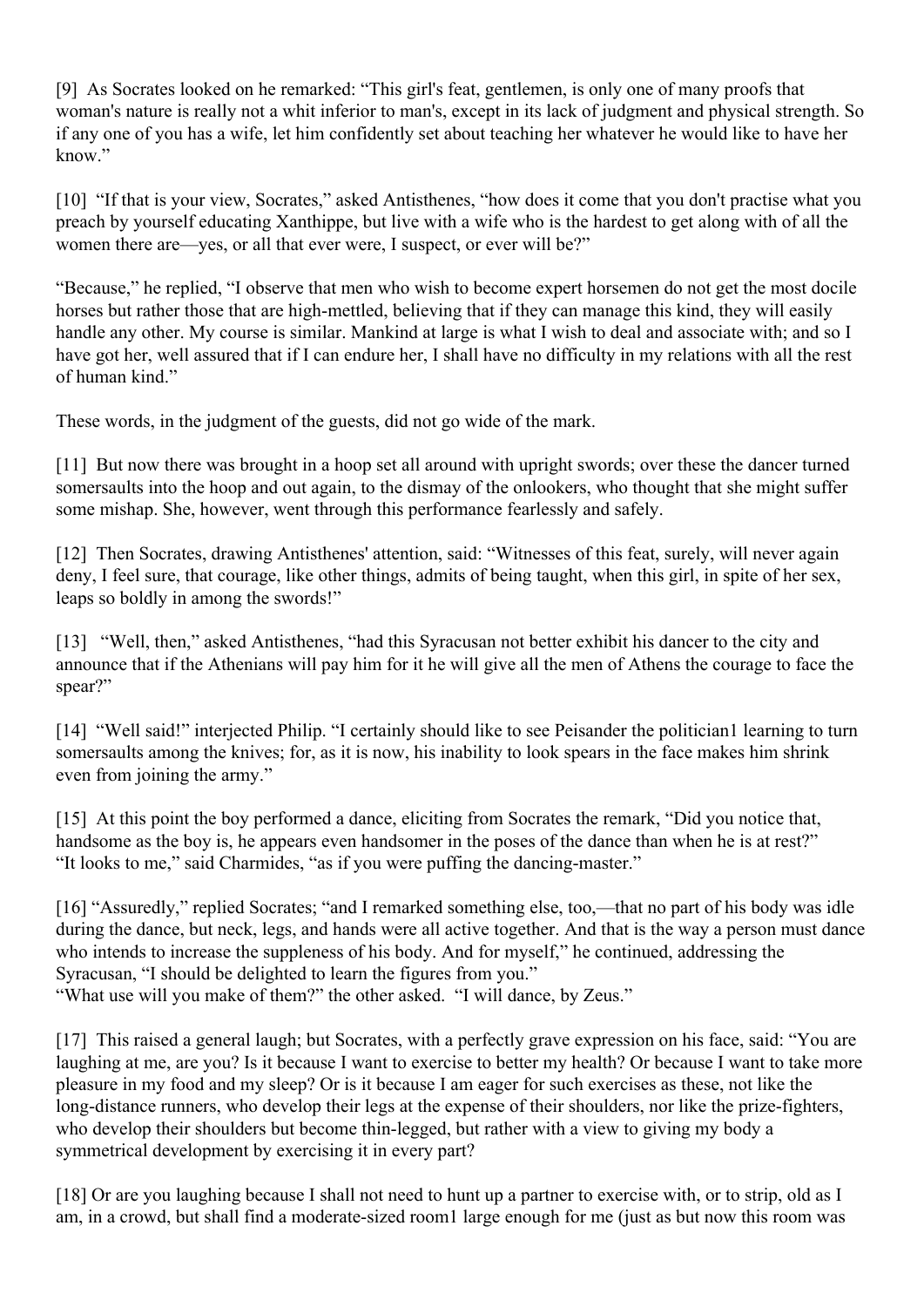large enough for the lad here to get up a sweat in), and because in winter I shall exercise under cover, and when it is very hot, in the shade?

[19] Or is this what provokes your laughter, that I have an unduly large paunch and wish to reduce it? Don't you know that just the other day Charmides here caught me dancing early in the morning?"

"Indeed I did," said Charmides; "and at first I was dumbfounded and feared that you were going stark mad; but when I heard you say much the same things as you did just now, I myself went home, and although I did not dance, for I had never learned how, I practised shadow-boxing, for I knew how to do that."

[20] "Undoubtedly," said Philip; "at any rate, your legs appear so nearly equal in weight to your shoulders that I imagine if you were to go to the market commissioners and put your lower parts in the scale against your upper parts, as if they were loaves of bread,1 they would let you off without a fine." "When you are ready to begin your lessons, Socrates," said Callias, "pray invite me, so that I may be opposite you in the figures and may learn with you."

[21] "Come," said Philip, "let me have some flute music, so that I may dance too." So he got up and mimicked in detail the dancing of both the boy and the girl.

[22] To begin with, since the company had applauded the way the boy's natural beauty was increased by the grace of the dancing postures, Philip made a burlesque out of the performance by rendering every part of his body that was in motion more grotesque than it naturally was; and whereas the girl had bent backward until she resembled a hoop, he tried to do the same by bending forward. Finally, since they had given the boy applause for putting every part of his body into play in the dance, he told the flute girl to hit up the time faster, and danced away, flinging out legs, hands, and head all at the same time;

[23] and when he was quite exhausted, he exclaimed as he laid himself down: "Here is proof, gentlemen, that my style of dancing, also, gives excellent exercise; it has certainly given me a thirst; so let the servant fill me up the big goblet."

[24] "Certainly," replied Callias; "and the same for us, for we are thirsty with laughing at you."

Here Socrates again interposed. "Well, gentlemen," said he, "so far as drinking is concerned, you have my hearty approval; for wine does of a truth 'moisten the soul'1 and lull our griefs to sleep just as the mandragora does with men, at the same time awakening kindly feelings as oil quickens a flame.

[25] However, I suspect that men's bodies fare the same as those of plants that grow in the ground. When God gives the plants water in floods to drink, they cannot stand up straight or let the breezes blow through them; but when they drink only as much as they enjoy, they grow up very straight and tall and come to full and abundant fruitage.

[26] So it is with us. If we pour ourselves immense draughts, it will be no long time before both our bodies and our minds reel, and we shall not be able even to draw breath, much less to speak sensibly; but if the servants frequently 'besprinkle' us—if I too may use a Gorgian1 expression—with small cups, we shall thus not be driven on by the wine to a state of intoxication, but instead shall be brought by its gentle persuasion to a more sportive mood."

[2.27] This resolution received a unanimous vote, with an amendment added by Philip to the effect that the wine-pourers should emulate skilful charioteers by driving the cups around with ever increasing speed. This the wine-pourers proceeded to do.

[3.1] After this the boy, attuning his lyre to the flute, played and sang, and won the applause of all; and brought from Charmides the remark, "It seems to me, gentlemen, that, as Socrates said of the wine, so this blending of the young people's beauty and of the notes of the music lulls one's griefs to sleep and awakens the goddess of Love."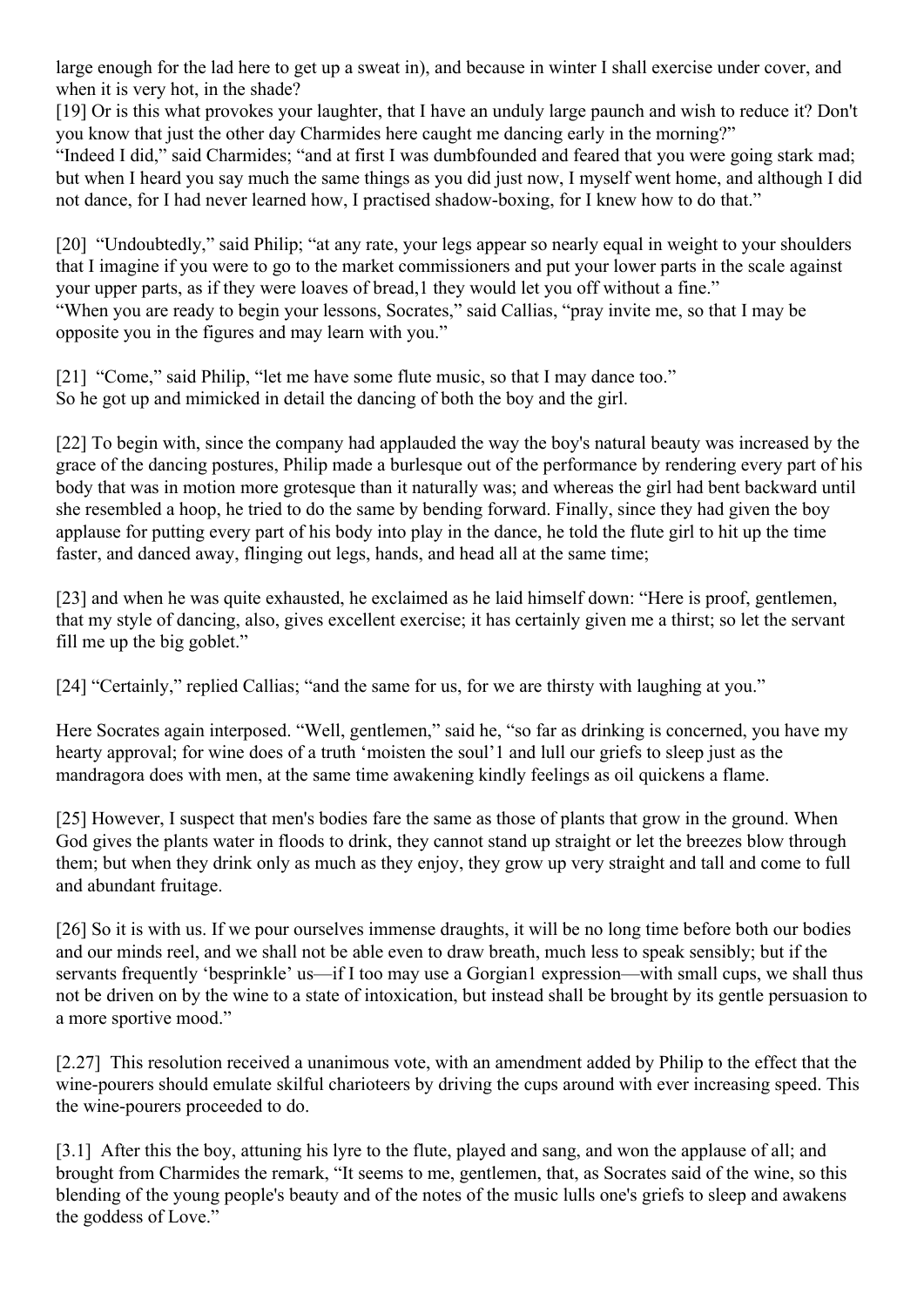[7.2] When they had finished, a potter's wheel was brought in for the dancing girl on which she intended performing some feats of jugglery.

This prompted Socrates to observe to the Syracusan: "Sir, it is quite probable that, to use your words, I am indeed a 'thinker'; at any rate, I am now considering how it might be possible for this lad of yours and this maid to exert as little effort as may be, and at the same time give us the greatest possible amount of pleasure in watching them,—this being your purpose, also, I am sure.

[7.3] Now, turning somersaults in among knives seems to me to be a dangerous exhibition, which is utterly out of place at a banquet. Also, to write or read aloud on a whirling potter's wheel may perhaps be something of a feat; yet I cannot conceive what pleasure even this can afford. Nor is it any more diverting to watch the young and beautiful going through bodily contortions and imitating hoops than to contemplate them in repose.

[4] For it is of course no rare event to meet with marvels, if that is what one's mind is set on. He may marvel at what he finds immediately at hand,—for instance, why the lamp gives light owing to its having a bright flame, while a bronze mirror, likewise bright, does not produce light but instead reflects other things that appear in it; or how it comes about that olive oil, though wet, makes the flame higher, while water, because it is wet, puts the fire out.

[7.5] However, these questions also fail to promote the same object that wine does; but if the young people were to have a flute accompaniment and dance figures depicting the Graces, the Horae,1 and the Nymphs, I believe that they would be far less wearied themselves and that the charms of the banquet would be greatly enhanced."

"Upon my word, Socrates," replied the Syracusan, "you are quite right; and I will bring in a spectacle that will delight you."

…………………………………

[9.2] After he had withdrawn, a chair of state, first of all, was set down in the room, and then the Syracusan came in with the announcement: "Gentlemen, Ariadne will now enter the chamber set apart for her and Dionysus; after that, Dionysus, a little flushed with wine drunk at a banquet of the gods, will come to join her; and then they will disport themselves together."

[9.3] Then, to start proceedings, in came Ariadne, apparelled as a bride, and took her seat in the chair. Dionysus being still invisible, there was heard the Bacchic music played on a flute. Then it was that the assemblage was filled with admiration of the dancing master. For as soon as Ariadne heard the strain, her action was such that every one might have perceived her joy at the sound; and although she did not go to meet Dionysus, nor even rise, yet it was clear that she kept her composure with difficulty.

[4] But when Dionysus caught sight of her, he came dancing toward her and in a most loving manner sat himself on her lap, and putting his arms about her gave her a kiss. Her demeanour was all modesty, and yet she returned his embrace with affection. As the banqueters beheld it, they kept clapping and crying "encore!"

[5] Then when Dionysus arose and gave his hand to Ariadne to rise also, there was presented the impersonation of lovers kissing and caressing each other. The onlookers viewed a Dionysus truly handsome, an Ariadne truly fair, not presenting a burlesque but offering genuine kisses with their lips; and they were all raised to a high pitch of enthusiasm as they looked on.

[6] For they overheard Dionysus asking her if she loved him, and heard her vowing that she did, so earnestly that not only Dionysus but all the bystanders as well would have taken their oaths in confirmation that the